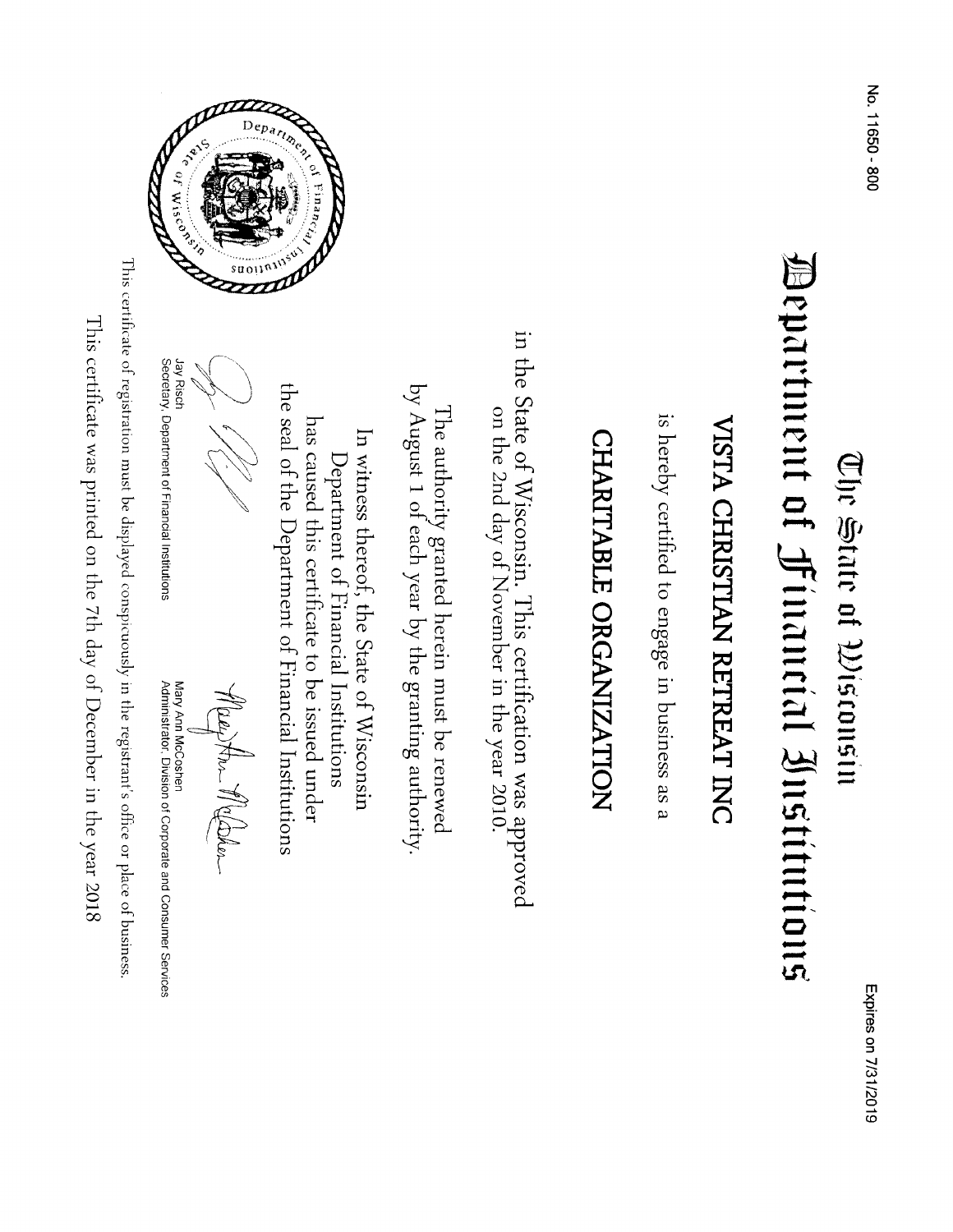DEPARTMENT OF THE TREASURY

INTERNAL REVENUE SERVICE P. O. BOX 2508 CINCINNATI, OH 4520L

 $_{\text{Date}}$ : 0CT 15 2009 26-2594052

VISTA CHRISTIAN RETREAT INC Contact Person: CAMPBELLSPORT, WI 53010 Contact Telephone Number:

```
Employer Identification Number:
                                     DLN:
                                      L'7 053208338019
N 3398 CHAPEL HEIGHTS RD THOMAS C KOESTER TD# 31116
                                      (817) 829-5500
                                     Accounting Period Ending:
                                       December 31
                                     Public Charity Status:
                                       s09 (a) (2 )
                                     Form 990 Required:
                                       YeS
                                     Effective Date of Exemption:
                                       May B, 2008
                                     Contribution Deductibility:
                                       Yes
                                      Addendum Applies:
                                       N<sub>O</sub>
```
Dear ApPlicant:

We are pleased to inform you that upon review of your application for tax exempt status we have determined that you are exempt from Federal income tax under section 501(c) (3) of the Internal Revenue Code. Contributions to you are deductible under section 170 of the Code. You are also qualified to receive tax deductible bequests, devises, transfers or gifts under section 2055, 2106 or 2522 of the Code. Because this letter could help resolve any questions regarding your exempt status, you should keep it in your permanent records.

Organizations exempt under section  $501(c)$  (3) of the Code are further classified as either public charities or private foundations. We determined that you are as cremer public charicters of privace remandered in the heading of this letter.

Please see enclosed Publication 4221-PC, Compliance Guide for 501(c)(3) Public Charities, for some helpful information about your responsibilities as an exempt organization.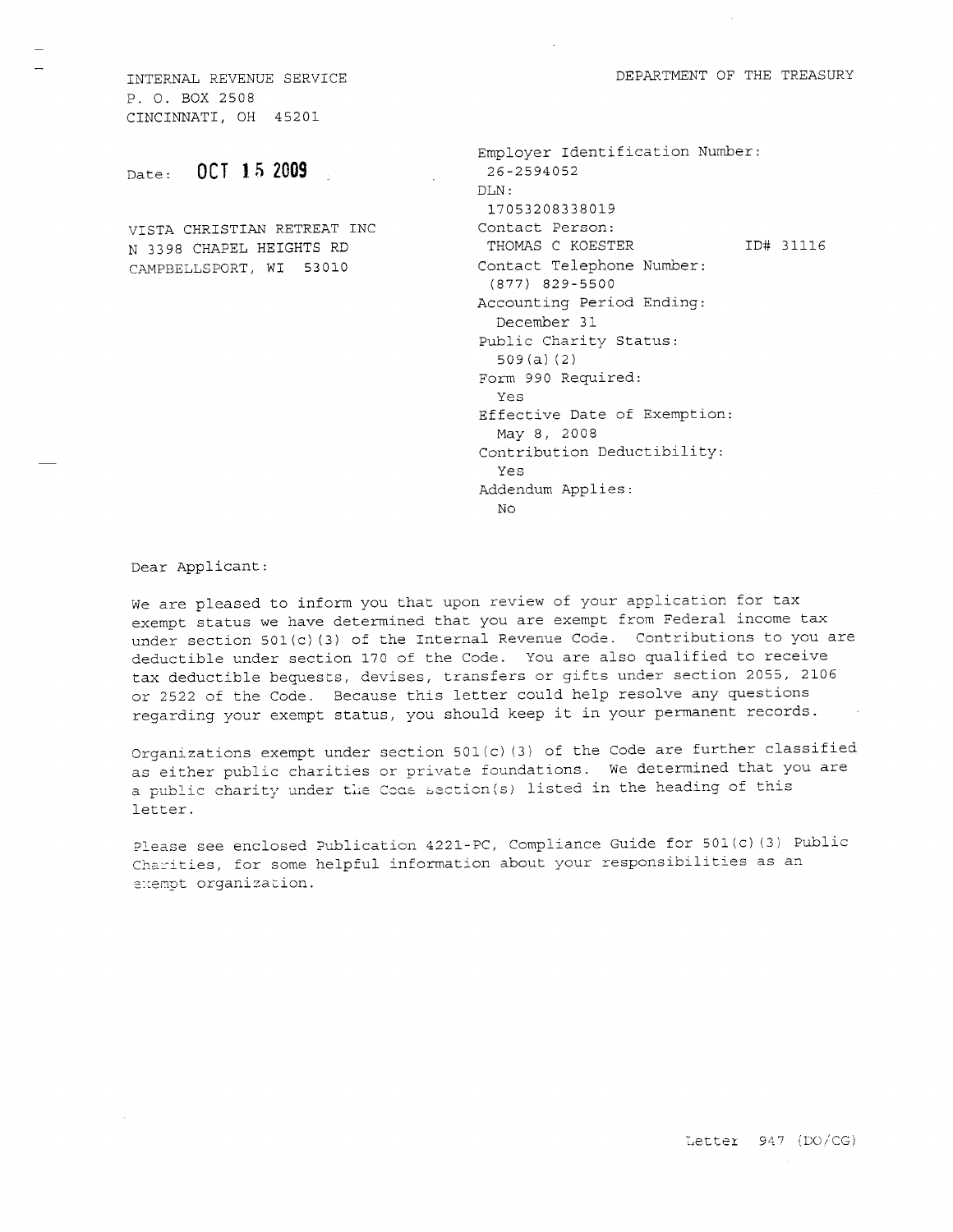

WISCONSIN DEPARTMENT OF REVENUE 2135 RIMROCK RD PO BOX 8949 MADISON, WI 53708-8949

### State of Wisconsin . DEPARTMENT OF REVENUE

2135 RIMROCK RD PO BOX 8949 MADISON WI 53708-8949 PHONE: 608-266-2776 FAX: 608-267-1030 TTY: 608-267-1049 EMAIL: sales10@dor.state.wi.us WEBSITE: www.revenue.wi.gov

> July 29,2010 Letter ID: L0387524416 Batch Index: 235907 584-202

VISTA CHRISTIAN RETREAT INC N3398 CHAPEL HEIGHTS RD CAMPBELLSPORT WI 53010

This is your Wisconsin Sales and Use Tax Certificate of Exempt Status (CES). Purchases made by your organization or entity are taxable unless you provide a properly completed Wisconsin Sales and Use Tax Exemption Certificate (Form S-211), listing the CES number shown below, to your supplier(s)

lf your organization makes sales, they may be subject to sales tax collection and you may be required to obtain a Seller's Permit. Information regarding registration requirements can be found in our Publication 206, Sales Tax Exemption for Nonprofit Organizations.

Forms and Publications can be obtained through our web site at www.revenue.wi.gov or through our forms ordering line at (608) 266-1961. Many questions can be answered by reviewing the FAQ pages on our web site. You may also contact us by telephone at (608) 266-2776 or by email at sales10@revenue.wi.gov.

### WISCONSIN SALES AND USE TAX CERTIFICATE OF EXEMPT STATUS (CES)

(Governmental, Religious, Charitable, Scientific or Educational Organization)

Sales to this organization or entity are exempt from Wisconsin sales and use tax under sec. 77.54(9a) and 77.55(1), Wis. Stats,

This certificate is valid unless cancelled by the Wisconsin Department of Reven ue.

VISTA CHRISTIAN RETREAT INC N3398 CHAPEL HEIGHTS RD CAMPBELLSPORT WI 53010

| <b>ICES NUMBER</b> |
|--------------------|
| 057406             |
| DATE ISSUED        |
| 7/26/2010          |

IMPORTANT

Purchases made by your organization are taxable unless you furnish your supplier with the CES number shown above.

makes taxable sales, it may be required to obtain a seller's permit and<br>remit sales tax to the Denartment of Revenue Sales by your organization may be subject to tax. If your organization remit sales tax to the Department of Revenue.

Questions: Contact the Department of Revenue by telephone at (608) 266-2116. FAX (608) 267-1030. E-mail salesl0@revenue.wi.gov, or at our Web site www.revenue.wi.gov